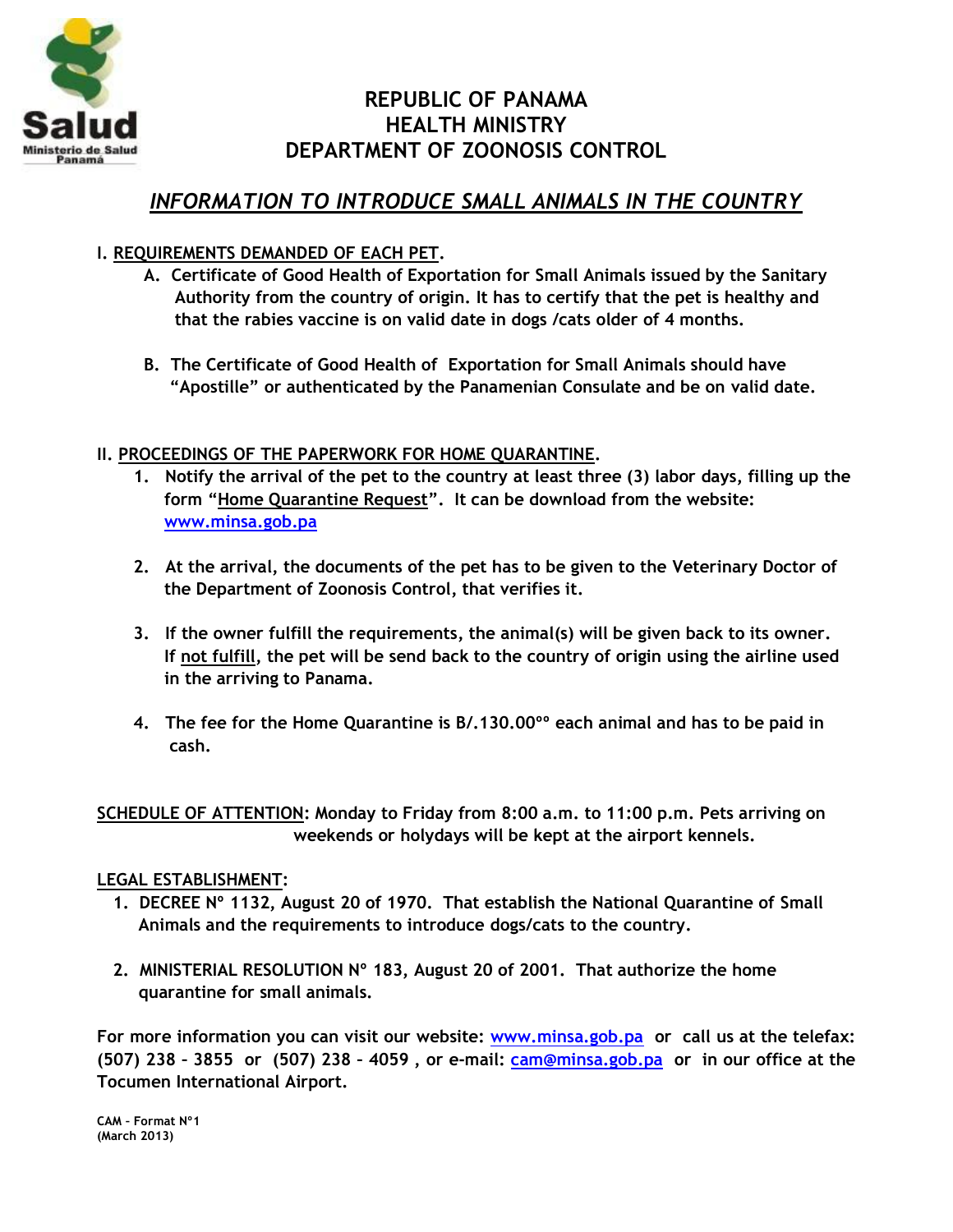#### **REPUBLIC OF PANAMA HEALTH MINISTRY DEPARTMENT OF ZOONOSIS CONTROL Home Quarantine Request**



Panama,  $\frac{1}{2}$  (d/m/y)

| To: Department of Zoonosis Control    |                                                                                 |                                                                                    |     |            |                                                                                                                                                                                                                    |
|---------------------------------------|---------------------------------------------------------------------------------|------------------------------------------------------------------------------------|-----|------------|--------------------------------------------------------------------------------------------------------------------------------------------------------------------------------------------------------------------|
|                                       |                                                                                 |                                                                                    |     |            |                                                                                                                                                                                                                    |
|                                       |                                                                                 |                                                                                    |     |            |                                                                                                                                                                                                                    |
|                                       |                                                                                 |                                                                                    |     |            |                                                                                                                                                                                                                    |
|                                       |                                                                                 | I elevate formal request for the Home Quarantine of the pet(s) above describe:     |     |            |                                                                                                                                                                                                                    |
| Animal<br>(dog, cat)                  | <b>Breed</b>                                                                    | <b>Name</b>                                                                        | Age | <b>Sex</b> | <b>Country of</b><br>Origin                                                                                                                                                                                        |
|                                       |                                                                                 |                                                                                    |     |            |                                                                                                                                                                                                                    |
|                                       |                                                                                 |                                                                                    |     |            |                                                                                                                                                                                                                    |
|                                       | the contract of the contract of the contract of the contract of the contract of |                                                                                    |     |            |                                                                                                                                                                                                                    |
|                                       |                                                                                 |                                                                                    |     |            |                                                                                                                                                                                                                    |
|                                       |                                                                                 | The day _____________________________(d/m/y) Hour: __________________(a.m. / p.m.) |     |            |                                                                                                                                                                                                                    |
| if you fulfill.<br>an<br>$\mathbf{X}$ |                                                                                 |                                                                                    |     |            | It is understood that I should fulfilled the following requirements and documents. Mark in the box with                                                                                                            |
|                                       | dogs /cats older of 4 months.                                                   |                                                                                    |     |            | Certificate of Good Health of Exportation for Small Animals issued by the Sanitary Authority from the<br>country of origin, that certifies that the pet is healthy and that the rabies vaccine in on valid date in |
|                                       | Panamenian Consulate and be on valid date.                                      |                                                                                    |     |            | Certificate of Good Health of Exportation for Small Animals with "Apostille" or authenticated by the                                                                                                               |
|                                       |                                                                                 |                                                                                    |     |            | Pay at the arrival in the airport the Health Ministry - home quarantine fee of \$130.00 dollars cash                                                                                                               |

 $^{\text{-}}$  each pet.

#### **If no fulfil the requirements, the animal will be send back by the Airline used in the arrival to the country.**

Please fill this form and send it back to: **[cam@minsa.gob.pa](mailto:cam@minsa.gob.pa)** or by telefax: (507) 238 – 3855 or (507) 238 – 4059 or give it personally at the office of the Health Ministry in Tocumen International Airport.

**Schedule of attention:** Monday to Friday, from 8:00 a.m. to 11:00 p.m. Pets arriving on weekends or holIdays will be kept at the airport kennels.